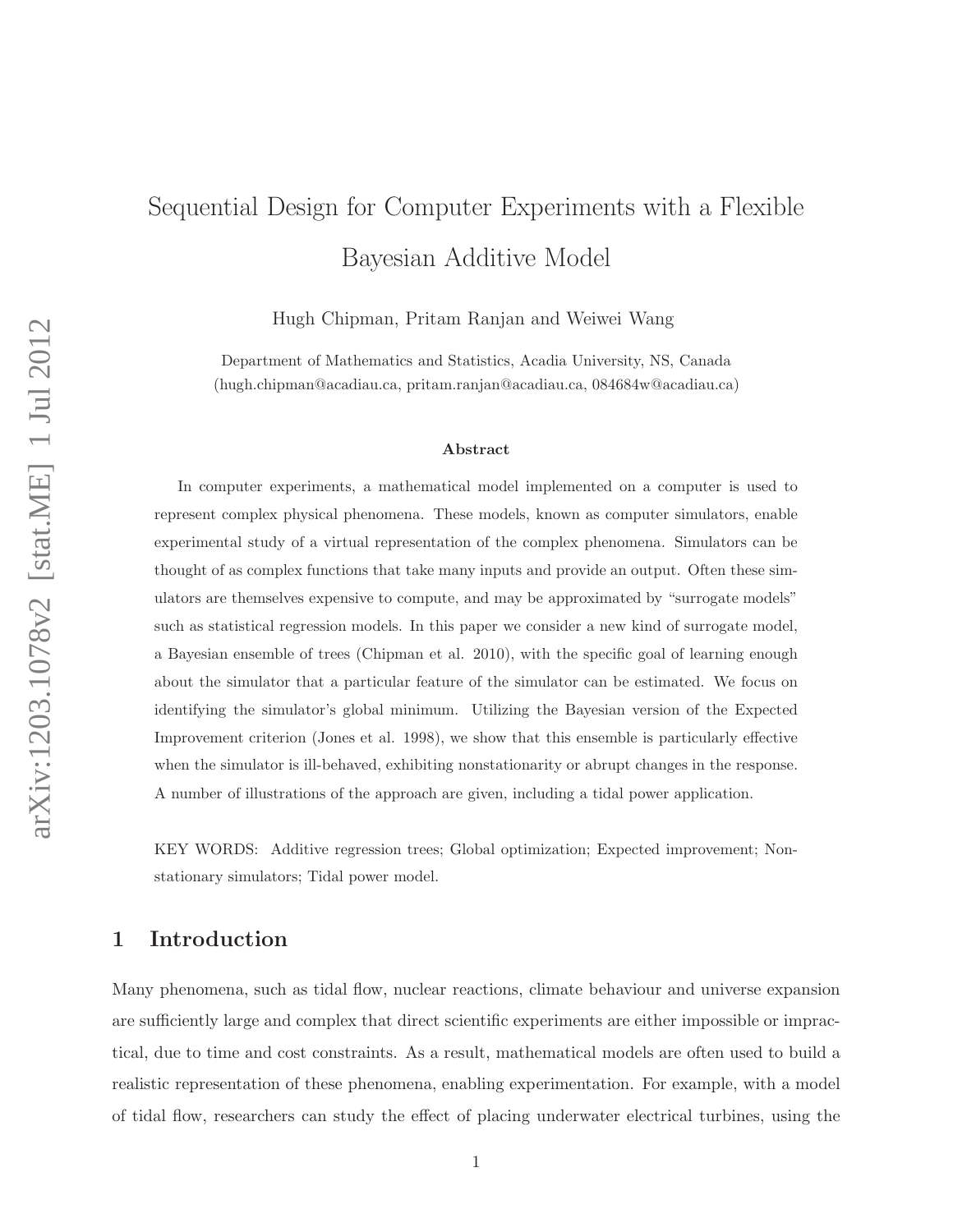mathematical model to "observe" how tidal flow would change, and predict how much electrical power might be generated.

These mathematical models, often known as computer simulators, typically take a number of inputs and when they are run, generate an output. Running computer simulators can be timeconsuming when output values are desired for a large number of different input values. In such situations, a second level of approximation, in which a "surrogate model" is used to approximate the input-output relationship of the simulator, is often used. These surrogate models are flexible regression models, taking an input vector x and predicting an output y.

As with most statistical models, a surrogate model is estimated with training data, consisting of n observations  $(x_1, y_1), \ldots, (x_n, y_n)$ . Unlike many real-world phenomena, a computer simulator is often deterministic. That is, every time the simulator is run with input  $x$ , the same numeric value of output y will result. Surrogate models that capture such behaviour, interpolating exactly the training data, are popular tools in such computer experiments.

In this paper we consider computer experiments with the very specific goal of optimization. We wish to find the values of input x which minimize (or maximize) the output y. This sort of approach is taken in Jones, Schonlau and Welch (1998), where the training data are collected sequentially, allowing refinement of the surrogate model and increasingly accurate prediction of the location of the global minimizer.

By far the most popular statistical surrogate model is the Gaussian Process (GP) model (for an overview, see Santner, Williams and Notz (2003) and Rasmussen and Williams (2006)). The GP assumes a multivariate normal distribution for a vector of responses at corresponding input locations. The covariance of the responses is taken to depend on the distances between the input locations. Closely related to spatial models (e.g., kriging), the GP model allows interpolation of a deterministic function, and can predict quite effectively in the input space.

The GP model makes rather strong assumptions, however. The assumption that covariance depends only on distance between points and not their location leads to a stationary model, in which the smoothness of the response function is the same over the entire input space. Limitations such as this have led to extensions. For example, Gramacy and Lee (2008) develop a treed Gaussian Process (TGP) model, in which a tree recursively partitions the input space into rectangular regions, and within each region, a stationary GP model is fit.

In this paper we consider a more radical departure from the GP model. We build upon a Bayesian *ensemble of trees* model (Chipman, George and McCulloch 2010, here onwards referred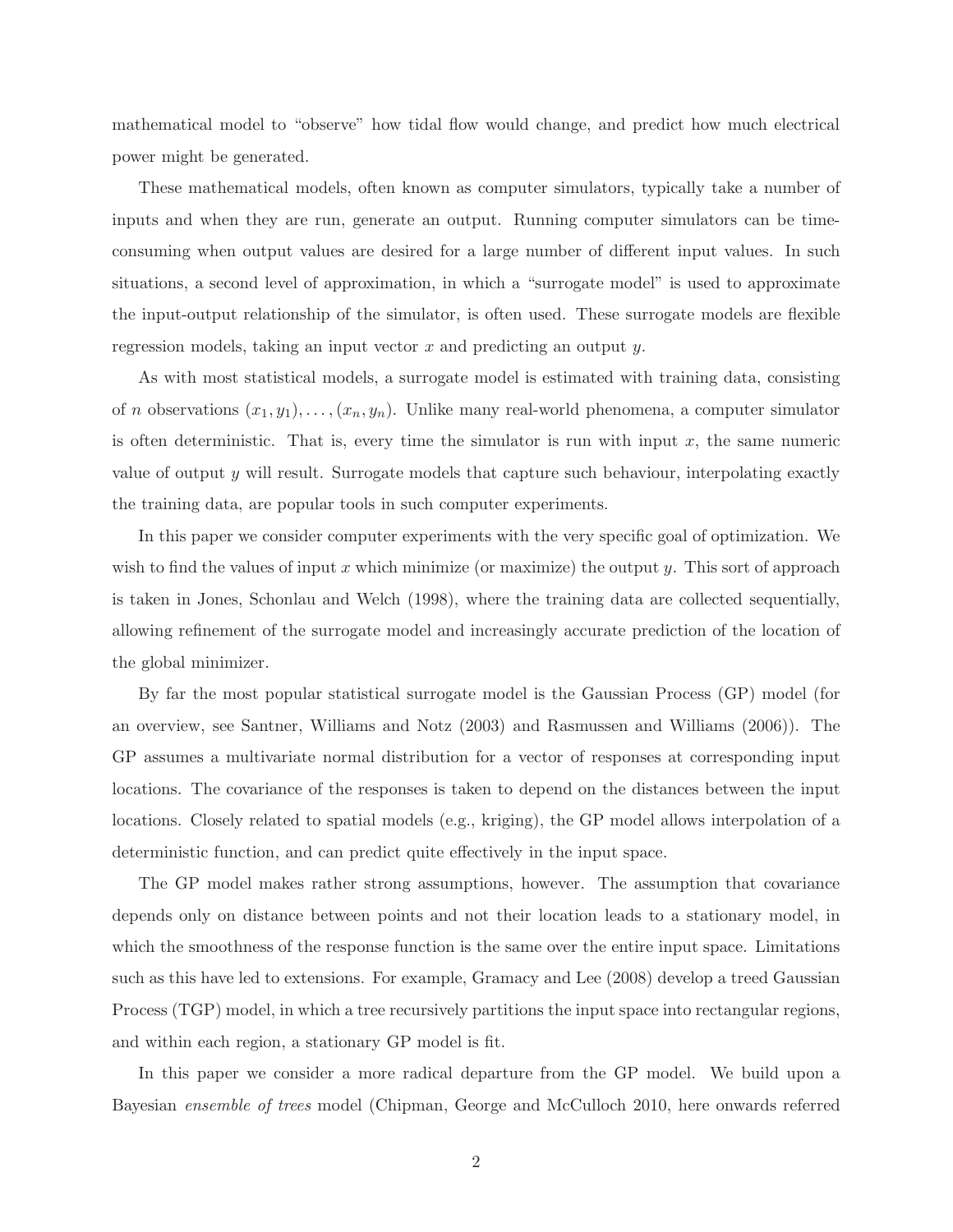to as CGM), which combines the outputs from a large number of regression trees via a summation. This gives a flexible model capable of capturing nonstationarity and complex relationships, and if present, additive structure. It is also able to emulate both deterministic and stochastic (noisy) simulators. By utilizing Markov chain Monte Carlo (MCMC) for estimation, full inference for the model is available. This in turn enables computation of merit based criteria, for instance, an Expected Improvement (EI) criterion (Jones et al. 1998), that can guide the sequential design of experiments for identification of a global minimum (our focus in this article) or other features of interest.

The remainder of the paper is organized as follows. In Section 2, we introduce Bayesian Additive Regression Trees (BART), the ensemble that will be used as the surrogate model. After discussing adaptation of prior distributions for BART to computer experiments, we briefly outline how TGP may be used as another surrogate model. The two models are illustrated with a tidal power generation example. In Section 3, the Expected Improvement criterion of Jones et al. (1998) is reviewed and adapted to the BART model. A number of illustrations are given in Section 4, with test functions playing the role of computer models, and up to four-dimensional inputs considered. Section 5 concludes with a discussion of future directions for research.

## 2 Statistical Surrogate Models

In this section, we present a brief review of the BART model (see CGM for more details). We also discuss the Treed Gaussian Process (TGP) model of Gramacy & Lee (2008), which will be compared to BART in Section 4.

## 2.1 The BART model

Assume the simulator takes a d-dimensional input vector  $x = (x_1, \ldots, x_d)$  and has real-valued output  $y(x)$ . The BART model represents the output as a sum of m adaptively chosen functions and an independent normal error,

$$
y(x) = \sum_{j=1}^{m} g(x; T_j, M_j) + \epsilon = h(x) + \epsilon, \qquad \epsilon \sim N(0, \sigma^2). \tag{1}
$$

The function  $g(x; T, M)$  produces an output when provided with input vector x and parameters T and M. It is the shorthand notation for a "regression tree" model. The predictions for a particular value of x are generated by following the sequence of decision rules in tree  $T$  until arriving at a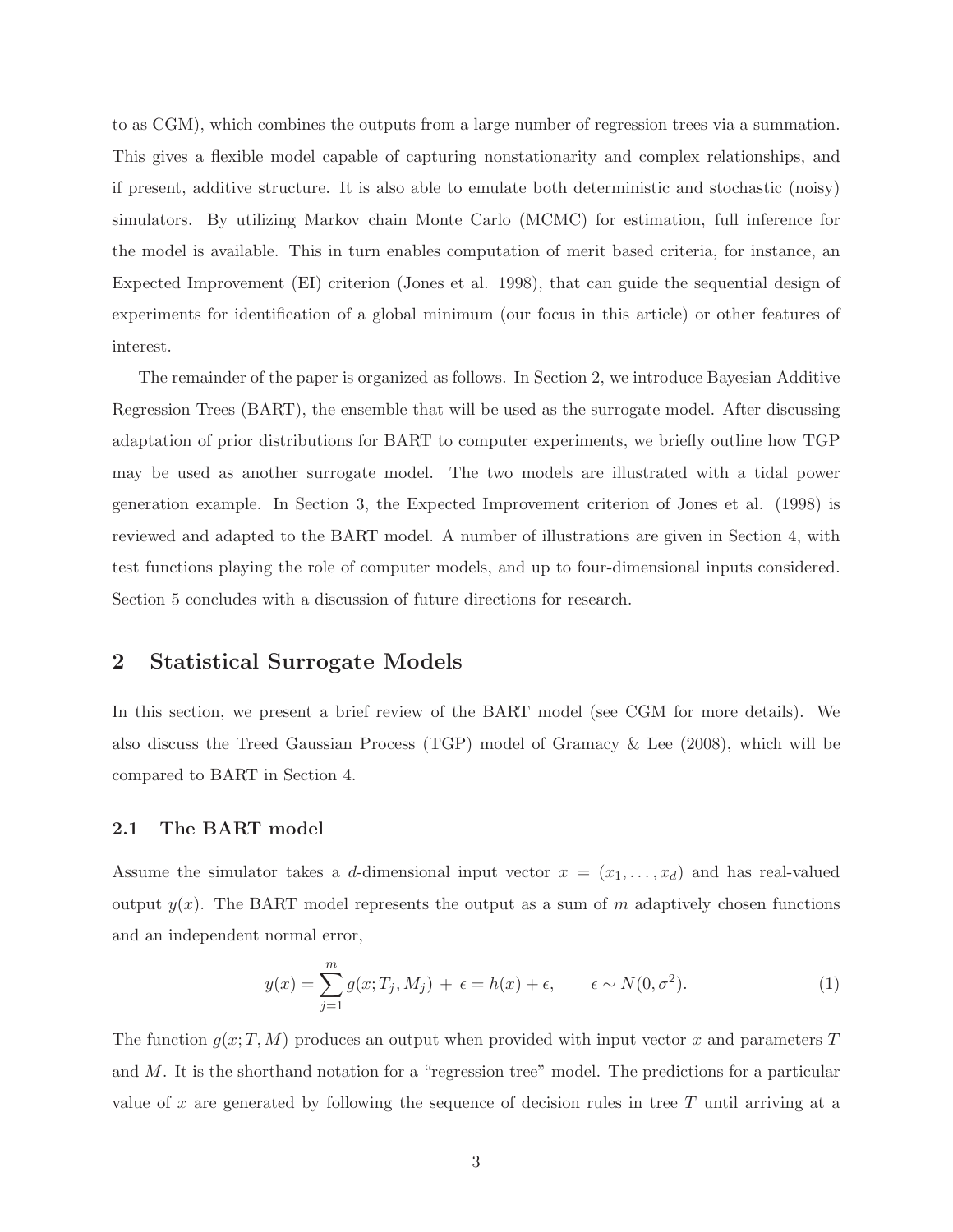terminal node b, at which point an associated scalar prediction  $\mu_b$  is returned. Decision rules in T branch on a single element of the vector x, say  $x_1$ , yeilding rules such as  $x_1 < 2.4$ . Different rules in each tree may use different variables. For a tree  $T$  with  $B$  terminal nodes (i.e., partitioning the input space into B rectangular regions), let  $M = (\mu_1, \ldots, \mu_B)$  denote the collection of terminal node predictions.

Thus, viewed as a function of x, tree model g produces a piecewise-constant output. By combining together an "ensemble" of m such tree models in  $(1)$ , a flexible modelling framework is created. For instance, if each individual  $T_j$  uses partitions on only a single input variable, then the BART model becomes an additive model. BART is however capable of incorporating higher-dimensional interactions, by adaptively choosing the structure and individual rules of the  $T_j$ 's. Furthermore, many individual trees  $(T_i)$  may place split points in the same area, allowing the predicted function to change rapidly nearby, effectively capturing nonstationary behaviour such as abrupt changes in the response.

Viewing this as a statistical model, we have parameters  $\Theta = (T_1, \ldots, T_m, M_1, \ldots, M_m, \sigma)$ . CGM take quite large values of  $m$  (say, 50 to 200), and estimate (1) in a Bayesian framework using MCMC. With a sufficiently large number of terms in the ensemble, the interpretation of individual trees becomes irrelevant, and the most useful interpretation of BART is to view it as a way of placing a prior on  $E(Y|X)$ , that is a prior on functions. Of course, all regression models, including GPs, place a prior on functions. What is interesting is the sort of functions that receive prior mass.

The BART model places a prior on functions that differs from GPs in several important ways. First, as mentioned above, the BART model is biased towards additive and low-dimensional functions (i.e.  $g(x; T_j, M_j)$  in (1) with small trees  $T_j$ , that are functions of one or a few variables). Second, the BART model does not assume continuity of the response, thus making it appropriate when there are abrupt changes or non-stationarity in the response. In contrast, the explicit specification of a spatial correlation structure in a GP model implies continuity and, for many common correlation functions, stationarity (i.e., a constant amount of "wiggle") of the response.

The Bayesian framework equips the BART model with a full suite of inferential tools. Most importantly, uncertainty in predicting  $h(x)$  due to all parameters is available. As will be demonstrated in Section 3, this is a key ingredient in sequential design.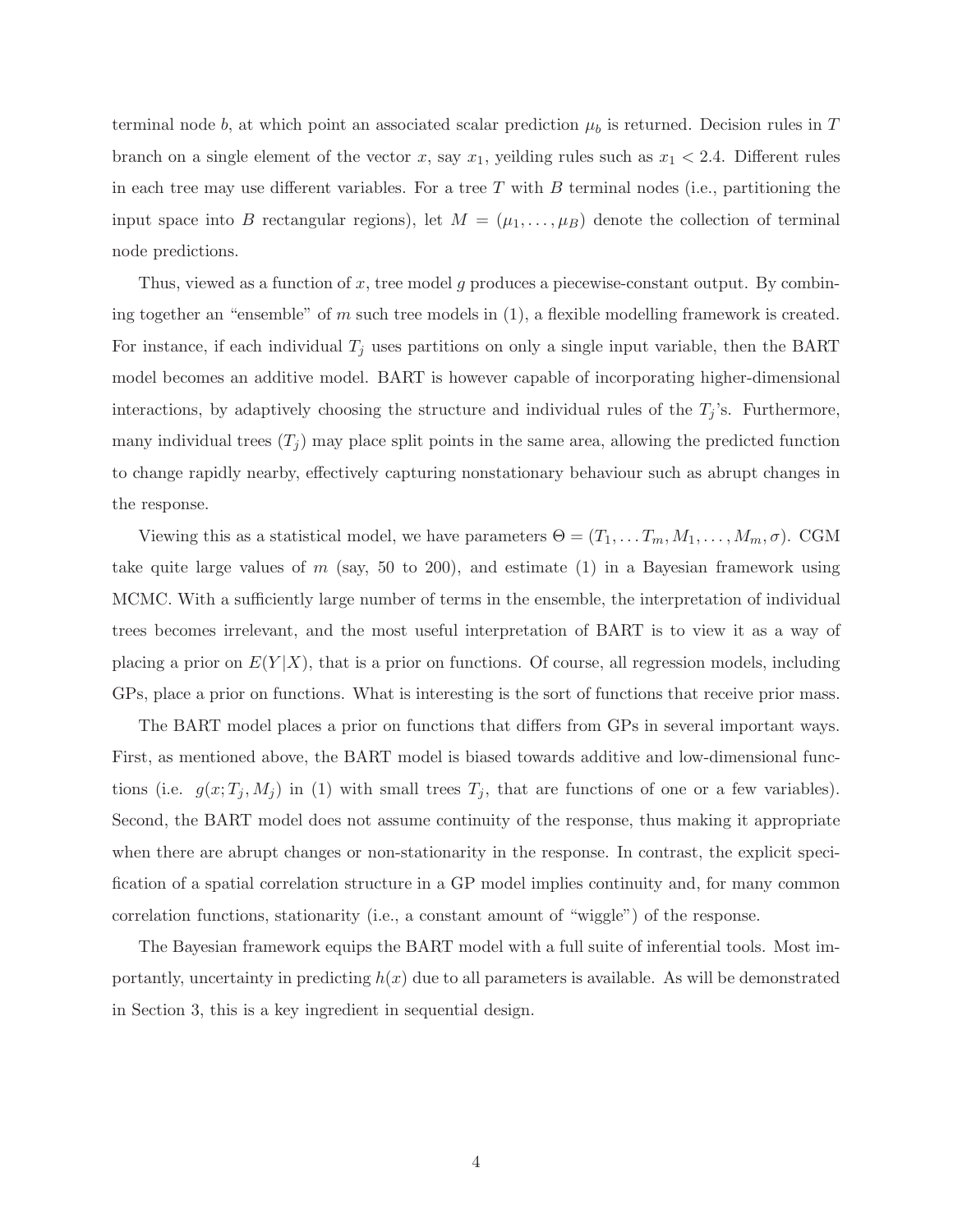#### 2.2 Prior specification of BART for computer experiments

CGM demonstrate effective performance of BART in a wide range of simulated and real-data examples. In all examples, there was considerable noise, that is  $\sigma \gg 0$ . Often in computer experiments, the simulator is deterministic ( $\sigma = 0$ ) or has small errors ( $\sigma \approx 0$ ). This property underlies some important changes to CGM's default choice of prior distributions. This section briefly outlines those choices, with emphasis on modifications for surrogate modelling of the deterministic simulator output.

We follow the same general formulation of prior distributions as in CGM, with different parameter choices. CGM simplify prior specification by assuming that, a priori, i)  $T_1, \ldots, T_m$  are i.i.d., ii) all elements of  $M_1, \ldots, M_m$  (i.e., the  $\mu_{i,b}$ , node b of tree i) are i.i.d. given all T's, and  $\sigma$  is independent of all T's and M's.

A special prior for a generic output  $\mu$  of a tree is used. In a computer experiment, with  $\sigma \approx 0$ , we believe  $h(x) \approx y(x)$ , that is, the overall output is quite close to the observed response. Thus we choose a larger prior variance for individual tree output  $\mu_{b,i}$  than the CGM default. This allows the outputs more flexibility, giving  $h(x) \approx y(x)$  at the training points. This is accomplished as follows: After scaling data values of Y to the interval  $(-0.5, 0.5)$ , CGM recommend a default prior  $\mu \sim N(0, \sigma_{\mu}^2) = N(0, 1/(4k^2m))$  with  $k = 2$ . Since the prediction  $h(x)$  in (1) is a sum of m distinct  $\mu$ 's, the default prior means that  $h(x) \sim N(0, 1/(4k^2))$ . There is thus a prior probability of approximately 95% that  $h(x)$  falls within  $0 \pm 2\sigma_{\mu} = 0 \pm 1/k$ , or (-0.5, 0.5) for  $k = 2$ . We recommend relaxing this prior to  $k = 1$ . Of note is the fact CGM's default prior specification applies considerable shrinkage to individual output  $\mu_{i,b}$ . Choosing a smaller value of k (e.g.,  $k = 1$ ) increases the prior variance of output  $h(x)$ , applying less shrinkage (or smoothness) of the response.

The assumption that  $\sigma \approx 0$  requires modification to the prior on  $\sigma$ . Essentially, we place most of the prior mass near 0. This is accomplished with the same inverted-chi-squared prior for  $\sigma^2$  as in CGM, using their recommended value of 3 degrees of freedom, and anchoring the 90th percentile of the  $\sigma$  prior at 0.20×sd(y), where sd(y) is the sample standard deviation of the training y values. The only difference from the CGM default is the value used to anchor the 90th percentile (i.e.,  $0.20 \times sd(y)$ . This prior specification allows for some noise in the response values. This strategy facilitates MCMC mixing for BART, and can also be considered as having a similar motivation to Gramacy and Lee (2012) who advocate the inclusion of a residual error when approximating deterministic functions with GPs, for numeric stability and predictive accuracy.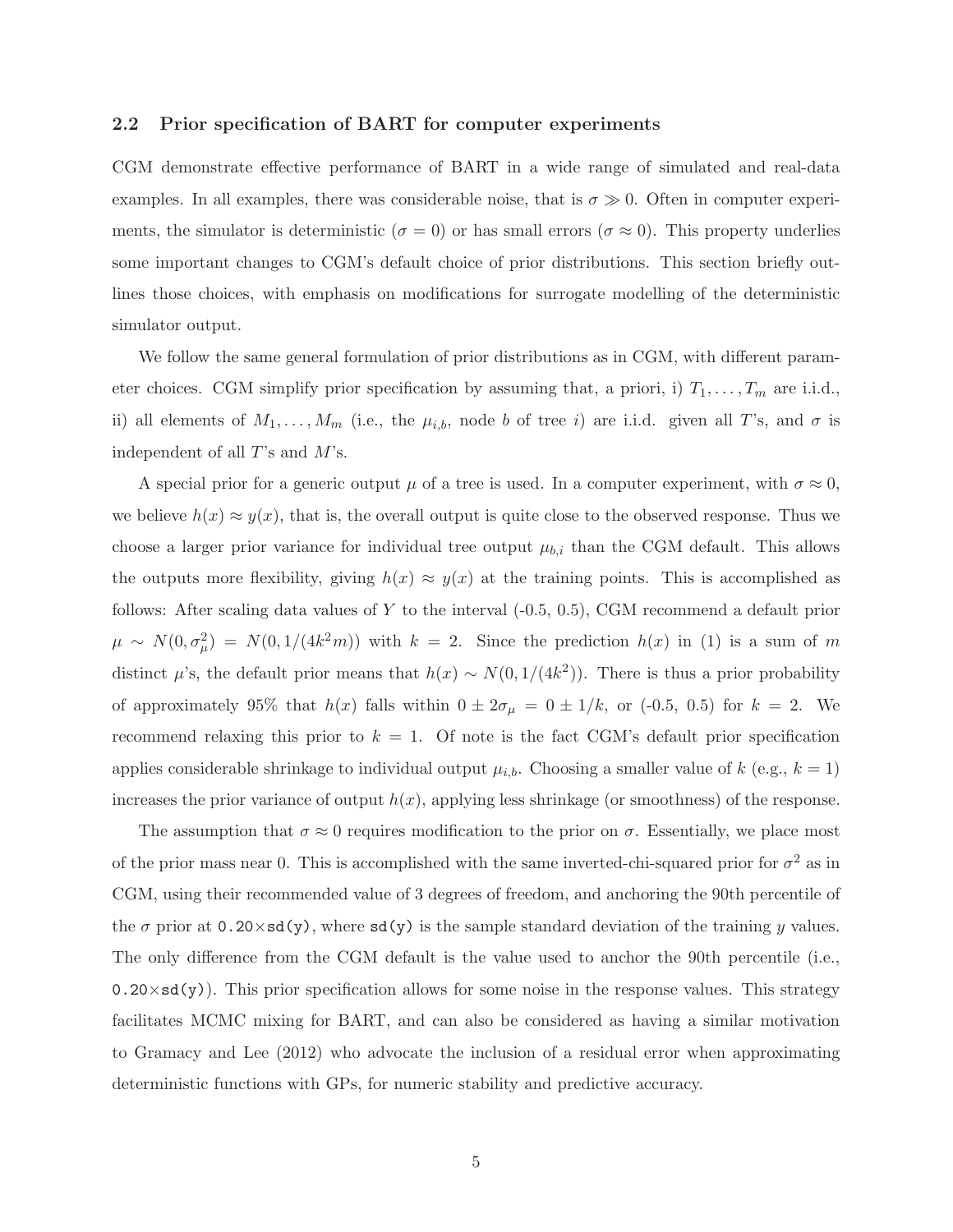Although not part of the prior specification, several other operating parameters of BART are chosen as follows: The number of trees in the ensemble is chosen as  $m = 100$ . Individual trees are allowed to split on a fine grid of 1000 cutpoints along each axis. The MCMC algorithm uses 6000 iterations, discarding the first 2000 (burn in) and keeping every 20th thereafter, for a sample of 200 posterior draws. Larger posteriors samples might be desirable, but with the quick mixing behaviour of BART observed by CGM, a sample of this size will be sufficient for the sequential design step covered in Section 3.

The remaining elements of the prior specification involve the tree  $T$ . We use defaults from CGM, with a prior on tree T that puts probability mass of 0.05, 0.55, 0.28, 0.09 and 0.03 on trees with  $1, 2, 3, 4$ , and  $\geq 5$  terminal nodes. While favouring small trees, this prior does not rule out the possibility of very large trees.

## 2.3 Treed Gaussian processes and Gaussian process models

Later in the paper we shall make comparisons between BART and another tree-based model, the treed Gaussian Process (TGP) model of Gramacy and Lee (2008). We briefly review the model and prior specification here. The TGP model has form similar to  $(1)$ , but with  $m = 1$ , i.e. a single tree. The replacement of the ensemble by a single tree is offset by an enrichment of the terminal node model. Instead of a constant mean in each terminal node, Gramacy and Lee assume that conditional on the tree structure, the response  $y(x)$  follows a GP model with  $var(y(x)) = \sigma_h^2 + \sigma^2$ and  $cov(y(x), y(x')) = \sigma_h^2 K(x - x')$ , where  $K(x - x')$  is the spatial correlation structure, and  $\sigma_h^2$ and  $\sigma^2$  are the process and noise variance respectively. By allowing a distinct GP model for each terminal node, TGP can accommodate nonstationarity in the response.

Since the TGP model was developed for emulation of computer simulators, less modification is needed of the prior settings. In all our experiments we used default parameters in the R implementation (the tgp package), except for BTE =  $c(2000, 6000, 20)$ , nug.p =  $c(1, 10, 1, 10^5)$ . The BTE parameter indicates that the predictive samples are saved every E (20) MCMC rounds starting at round B (2000), and stopping at T (6000). That is, TGP predictions were also based on 200 posterior draws, the same as for BART. The nug.p parameter specifies a mixture of exponential priors (with expected values  $10^{-1}$  and  $10^{-5}$ ) on the "nugget" ( $\omega$ ), where  $\sigma^2 = \sigma_h^2 \cdot \omega$ .

Gaussian process (GP) models are also popular for sequential optimization. Our comparisons also include GPs, using the implementation from the tgp package in R. All settings for the GP model are as above for TGP, except of course without the trees.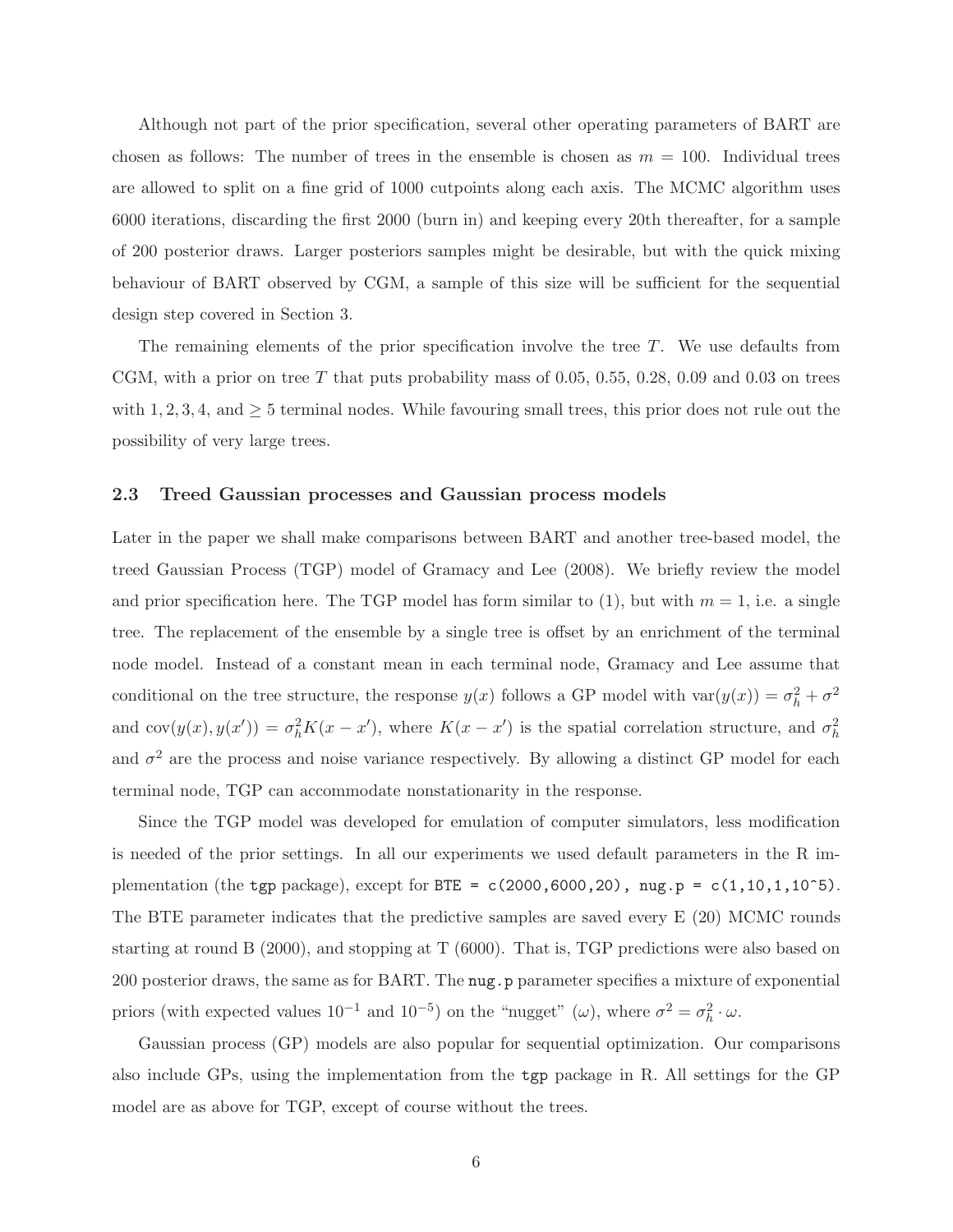## 2.4 Small illustration: 1D tidal power

To give a taste of these two models, we briefly describe a tidal power modelling application. A full description of the application is given in Wang (2010) and Ranjan et. al. (2011). The basic problem is to predict the amount of kinetic energy (which in turn will be used for producing electricity) that could be extracted from tidal flow through the Minas Passage in Nova Scotia, Canada. This 7-km wide passage has some of the highest tides in the world. According to Karsten et al. (2008), an individual turbine can generate up to 1 MW of power, and approximately 2.5 GW of power can be harnessed from the tidal kinetic energy by placing large collections of turbines in the Minas Passage. Karsten et al. suggest that a "fence" of turbines across the passage is optimal for extracting the maximum possible energy at the minimum cost.

Wang considered the emulation of a simplified tidal flow model (simulator), in which fences of turbines are placed in the Minas Passage. The only parameter to control in this simulator is the location of the fence along the passage. That is, our "x", when scaled to the interval  $(0, 1)$ , represents the fence position along the passage. Variation in the shape of the shoreline leads to considerable difference in the flow at different locations. A second very significant influence on flow is the placement of other turbine fences. In the area surrounding a previously placed turbine fence, the flow can be expected to be much lower.

A tidal model can provide output of the power (MW) as a function of the fence location. Thus we have a one-dimensional optimization problem. The true power function (multiplied by −1 so our goal is minimization) is displayed in each of four panels of Figure 1. Note that in this simplified model the power function can be efficiently evaluated at many  $x$ , making the study of emulators more of an academic exercise. For this particular power function, the effect of a pre-existing turbine fence at roughly  $x = 0.83$  is evident, as the power dips (or negative power spikes) at this location.

The power function is the same in all panels. Each panel displays the same training set, and the corresponding predictions (posterior mean at a given  $x$ ) for BART and TGP. The power function displays considerable nonstationarity (smooth, gradual variation for  $0 \le x \le 0.65$  and rapid fluctuations for  $0.65 \leq x \leq 1$ . BART deals more consistently with this nonstationarity, closely tracking the observed values. TGP is more likely to declare that this variation is noise, and the resultant prediction is attenuated, relative to the true function. Although TGP is able to partition the space into different regions and fit a GP model in each area, in this case the TGP model is unable to consistently capture nonstationarity.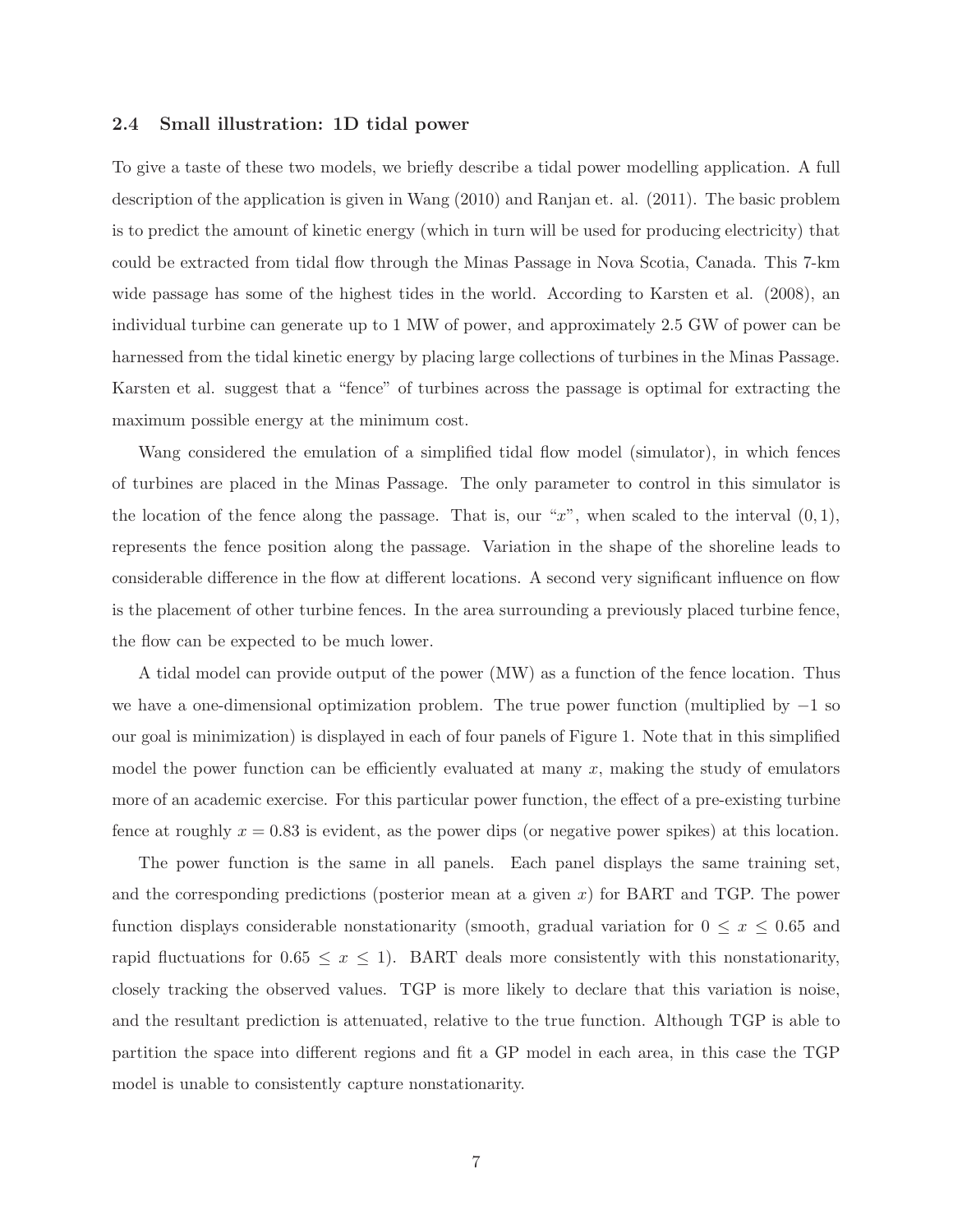

Figure 1: Consistency comparison in fitting surrogate model using BART and TGP for the negative power function in the tidal power example.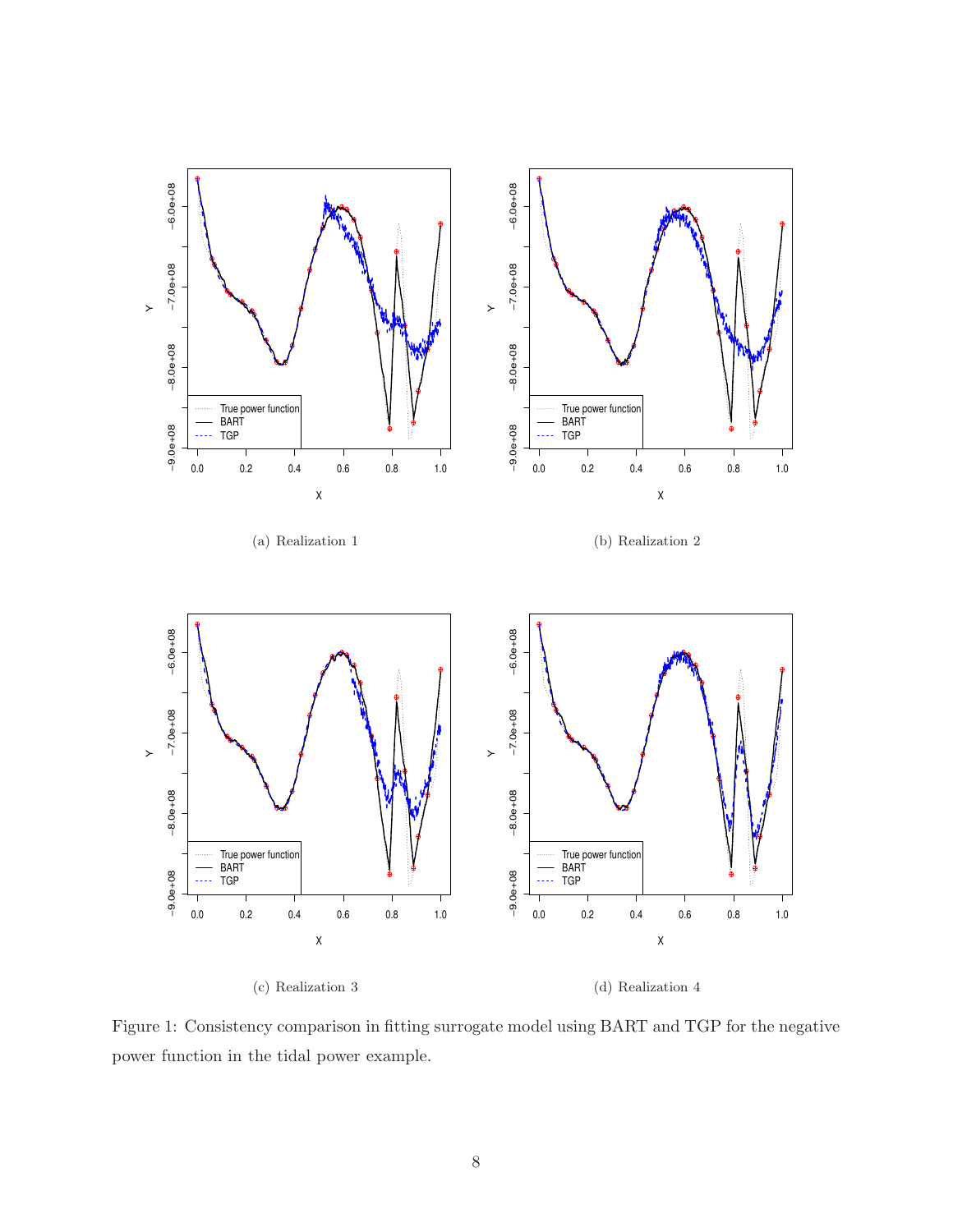## 3 Sequential Design with BART and Expected Improvement

As mentioned in the introduction, we consider a specific kind of sequential design, in which the goal is to find the optimum of a computer simulator. In the remainder of the paper, we shall assume that the goal is minimization, since it is trivial to switch between minimization and maximization.

We follow the approach of Jones et al. (1998). Let  $f_{\min} = \min\{y_1, \ldots, y_{n_0}\}$  be the current best (i.e., smallest) function value among the  $n_0$  points sampled thus far. Jones et al. (1998) define the improvement at a point x as  $I(x) = \max\{f_{\min} - y(x), 0\}$ , which is positive if the (unobserved) response  $y(x)$  at location x is less than the current best function value, and 0 otherwise. They follow the maximum likelihood approach and take the expectation of this improvement function with respect to  $y(x) \sim N(\hat{y}(x), s^2(x))$ , where  $\hat{y}(x)$  and  $s^2(x)$  are the BLUP and the mean square error of response  $y$  at  $x$ . The GP assumption leads to a closed-form expression,

$$
EI(x) = E[I(x)] = (f_{\min} - \hat{y})\Phi\left(\frac{f_{\min} - \hat{y}}{s}\right) + s\phi\left(\frac{f_{\min} - \hat{y}}{s}\right),\tag{2}
$$

where  $\Phi$  and  $\phi$  are the standard normal CDF and density. The first term (2) captures "local search" that seeks to improve the estimate of the minimum near a currently identified minimum. The second term captures "global search" which places points in regions where there is sufficient uncertainty that the minimum response could be nearby.

There are a variety of approaches for evaluating (2) or similar expressions. All involve some form of integration over the predictive distribution for the unobserved response at a new input  $x$ . In this paper, we take a fully Bayesian approach, calculating the expected improvement by taking the expectation of  $I(x)$  with respect to the posterior for all parameters, using the MCMC samples. This accounts for both predictive uncertainty and parameter uncertainty. We employ a similar approach for TGP and GP. Although we do not use (2), the ideas of local and global search are still useful concepts to bear in mind when considering how EI chooses runs in a sequential design.

The details of the computation of EI are as follows: For BART, we calculate EI directly from the MCMC output. For every posterior draw  $\Theta^{(i)} = (T_1^{(i)})$  $T_1^{(i)}, \ldots, T_m^{(i)}, M_1^{(i)}, \ldots, M_m^{(i)}, \sigma^{(i)}),$  it is straightforward to get the posterior realization of  $y(x)$  and hence  $I(x)$ . Taking a sample average of  $I(x)$ values over the N MCMC draws yields a MCMC approximation to the Expected Improvement

$$
EI(x) = \frac{1}{N} \sum_{i=1}^{N} I(x; \Theta^{(i)})
$$
  
= 
$$
\frac{1}{N} \sum_{i=1}^{N} \max \{ f_{\min} - y(x; \Theta^{(i)}), 0 \},
$$
 (3)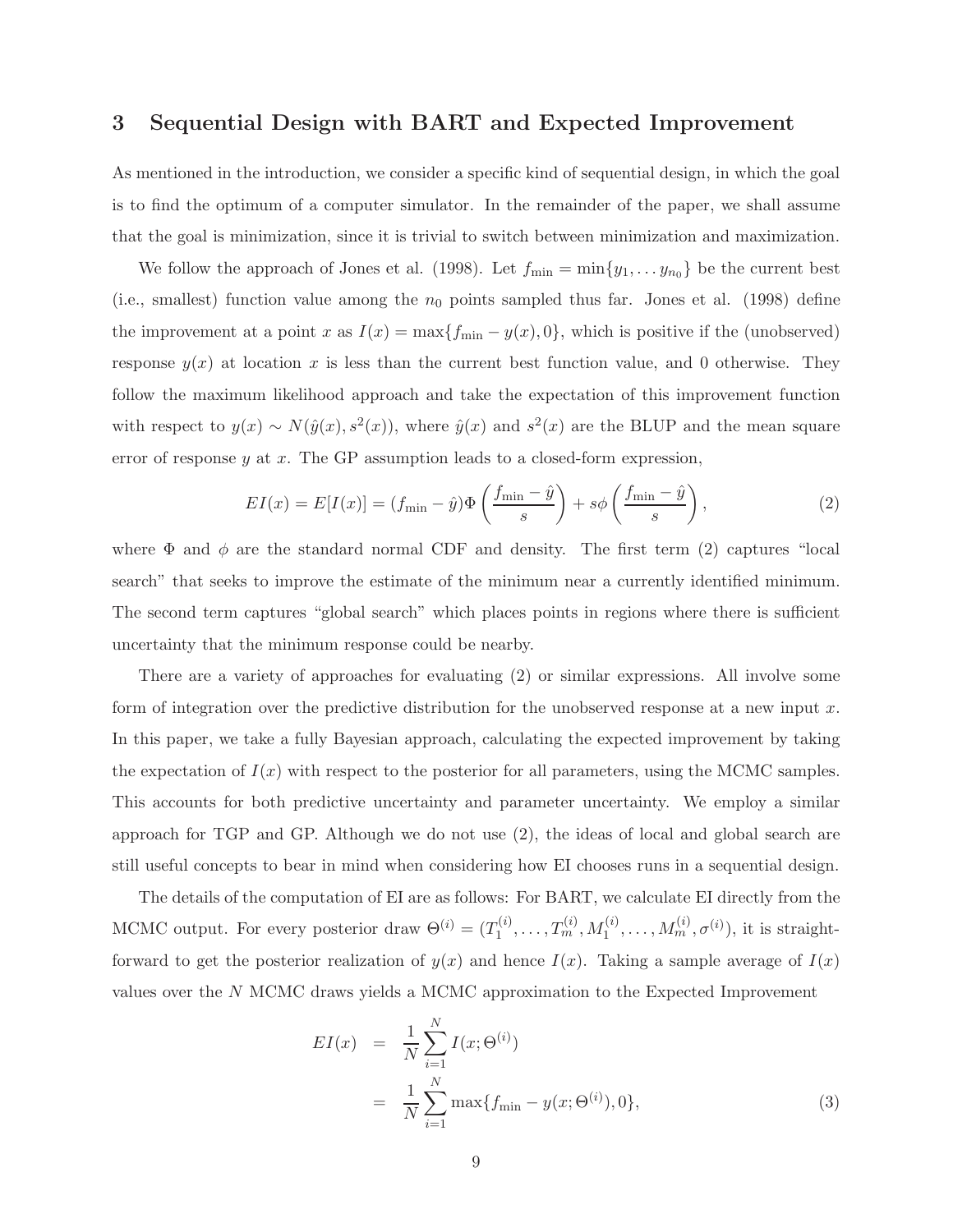where  $y(x; \Theta^{(i)}) = h(x; \Theta^{(i)})$ . This expression for EI incorporates uncertainty in all BART parameters. We use the same MCMC-based strategy for calculating EI with TGP and GP models.

In order to select a new design point, EI must be maximized over all possible  $x$ . The current implementation of BART simultaneously runs MCMC and generates posterior draws for  $h(x)$  at a specified set of x points. Thus, we use space-filling designs (random latin hypercube designs) to generate a large candidate set, evaluate (3) at all points in the candidate set, and select the point with the largest value of EI as the next input at which to obtain simulator output  $y(x)$ . To make comparisons with TGP, we employ the same strategy.

As will be illustrated in the higher dimensional examples in the next section, this "candidate set" strategy for locating the maximizer of EI becomes computationally challenging as the dimensionality of the input space grows.

The sequential design algorithm can thus be summarized as follows:

- 1. Obtain an initial design  $X_{n_0}$  with  $n_0$  points, and evaluate the simulator at these points, yielding corresponding simulator outputs  $Y_{n_0}$ .
- 2. Set iteration  $i = 0$
- 3. Select a candidate set X*cand* for prediction and evaluation of EI.
- 4. Fit the model using  $X_{n_0+i}, Y_{n_0+i}$ .
- 5. Calculate EI for each point  $x \in X^{cand}$ , identifying the maximizer  $x^*$  of EI.
- 6. Evaluate the simulator at  $x^*$ , augment  $X_{n_0+i}$  and  $Y_{n_0+i}$  with  $x^*$  and  $y(x^*)$ , and set  $i = i + 1$ .
- 7. Unless a stopping condition is met, go to Step 3.

The initial design in Step 1 is a maximin LHD, with  $n_0 - 2$  runs. The two other runs are  $x =$  $(0, 0, \ldots, 0)$  and  $x = (1, 1, \ldots, 1)$ , which are chosen to aid BART in assessing uncertainty near the boundaries of the input space. In Step 3, a new set of candidate points is generated with a random LHD at every iteration of the algorithm. In Step 4, the "model" is BART, TGP or GP. In Step 5 EI is calculated using MCMC integration. The "stopping condition" in Step 7 could either be a convergence criterion or tied to a budget. In the remainder of the article, we shall assume a fixed budget of a total of  $n = n_{new} + n_0$  evaluations of the simulator.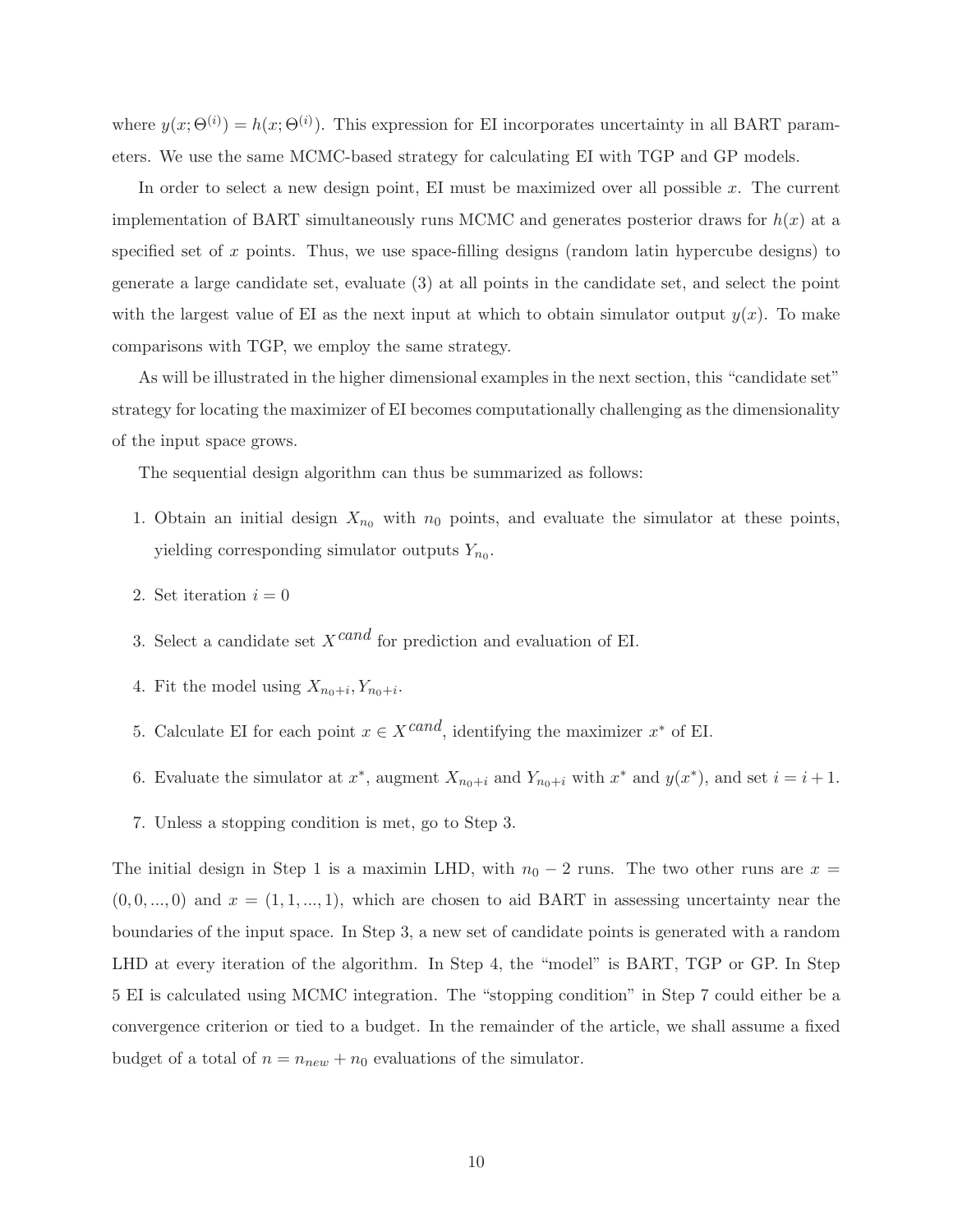## 4 Experimental Results

In this section, we demonstrate the performance of our proposed approach using a few simulated examples and the tidal power application discussed in Section 2.4. First a simple one-dimensional example is used to illustrate the sequential design approach with BART as the emulator. Then, we demonstrate the proposed approach on more complex simulators with one or more inputs. In all the examples presented here, our objective is to find the global minimum.

The average performance of BART in the sequential design framework is compared with TGP, a popular tree based surrogate for emulating non-stationary computer simulators. We also make compraisons with a standard GP model. The performance of the sequential techniques is also compared with non-sequential "one-shot" space-filling designs. Under the one-shot design setup, the simulator outputs based on an  $(n_0 + k)$ -point random maximin LHD was used to estimate the global minimum, where  $0 \leq k \leq n_{new}$ . Although a series of different LHDs of increasing size is not a viable sequential design strategy, it does provide a basis for comparison. All results presented in this section are based on 100 realizations (i.e., 100 different starting designs based on random maximin LHDs, each followed by sequential design generation). For convenience, the EI-based sequential design approach using BART with (3) is referred to as BART-EI, and TGP-EI (GP-EI) refers to the sequential procedure if TGP (GP, respectively) is used instead of BART.

Implementations of BART-EI, TGP-EI and GP-EI follow the algorithm outlined at the end of Section 3. For all examples presented here, BART runs follow the prior parameters and operational settings described in Sections 2.2, whereas TGP parameter settings are discussed in 2.3. The GP settings are the same as TGP, but with the constraint that there be a single node, giving the same GP over the entire input space. Both TGP and GP also use MCMC integration to evaluate EI.

For all examples, the following details apply. We start with fitting a surrogate to the simulator data on a  $n_0$ -point random maximin Latin hypercube design (LHD). These designs are generated using the R function maximinLHS (Carnell, 2009) which takes random starting points and hence the output designs are random. Jones et al. (1998) and Loeppky et al. (2009) suggest using approximately  $n_0 = 10d$  points as a reasonable rule-of-thumb for an initial design. However, the optimal choice of  $n_0$  varies with the complexity of the computer simulator. The remaining  $n_{new} = n - n_0$  points are sequentially added one at-a-time by optimizing the EI criterion and refitting the surrogate (BART, TGP or GP). The size of the candidate sets X*cand* for evaluation of EI at unsampled input locations varies with the complexity of the simulators.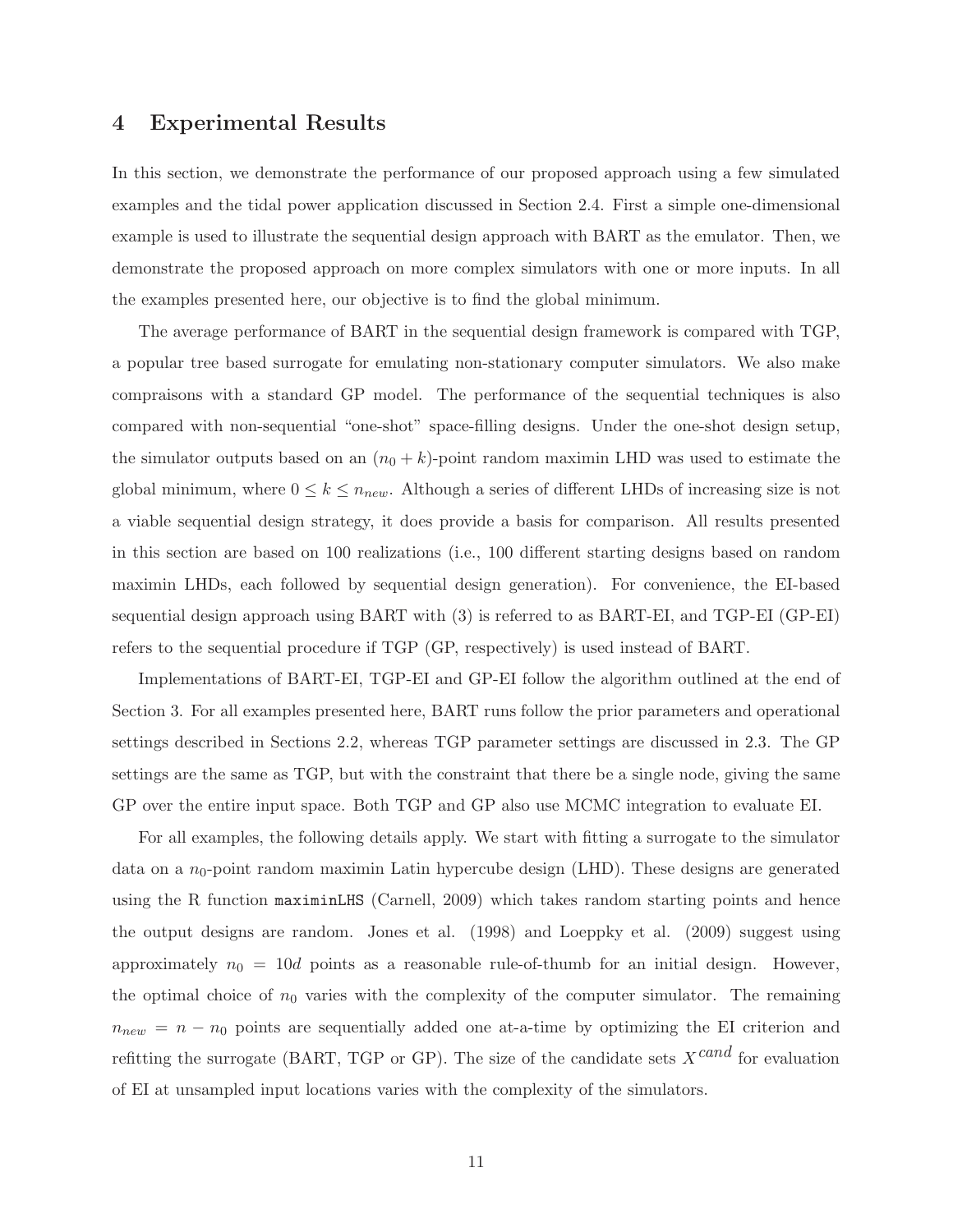We use the running best estimate of the global minimum (i.e., the smallest  $y$  value observed thus far) as our performance measure. An alternative considered, but not reported here, is the distance between the input locations of the true and estimated global minimum. This may not be useful if the simulator has multiple global minima, which is the case in Example 3.

Example 1. Suppose the simulator outputs are generated using a the simple one-dimensional test function

$$
y(x) = \frac{\sin(10\pi x)}{2x} + (x - 1)^4, \quad x \in [0.5, 2.5].
$$
 (4)

The inputs are scaled to  $[0,1]$  for implementation. Gramacy and Lee  $(2012)$  used this example to demonstrate the benefits of including a nugget in a GP model. Figure 2 illustrates the sequential BART-EI methodology for  $n_0 = 10$  and  $n_{new} = 15$  runs.

Although BART does not accurately capture all high-frequency oscillations of the function, it appears to effectively guide sequential design for the minimum, utilizing a combination of local and global search. Figure 2(a) shows that the first follow-up trial is in the vicinity of the current best estimate of the global minimum (i.e., supporting the local search). Figure 2(b) shows that the next four follow-up points support exploration and the points are away from the running global minimum. Most additional points are near the running global minimum (see panel (c)), although some points such as 11, 12, 14 and 15 are placed in regions of high uncertainty (i.e., global search). The emulator constructed using BART exhibits "football shaped" uncertainty bounds as typically shown by GP models for deterministic simulators. The variance of the predicted response at the training points is not zero, however, due to the inclusion of a noise term in the BART model.

To compare GP, TGP and BART, we repeated the experiment 100 times. Following the  $n_0 =$ 10d rule of thumb, we started with  $n_0 = 10$  points and added  $n_{new} = 40$  runs sequentially one at-a-time. We used 1000-point random LHDs as candidate sets (X*cand*) at which EI was evaluated to choose the next run. Figure 3 presents the performance comparison between BART-EI, TGP-EI, GP-EI and the one-shot design method. Performance is summarized using mean and median (over 100 realizations) of the running best estimates of the global minimum for each method.

As expected, the sequential design approaches outperform the one-shot design scheme. BART-EI slightly outperforms TGP-EI and is clearly superior to GP-EI. The mean value of the running best estimate is typically larger than the median because the best estimate is bounded below by the global minimum of  $y(x)$ . Thus, the horzontal lines just below -0.85 indicate that the global minimum has been found in over half of the 100 replicates. The more gradual approach of the mean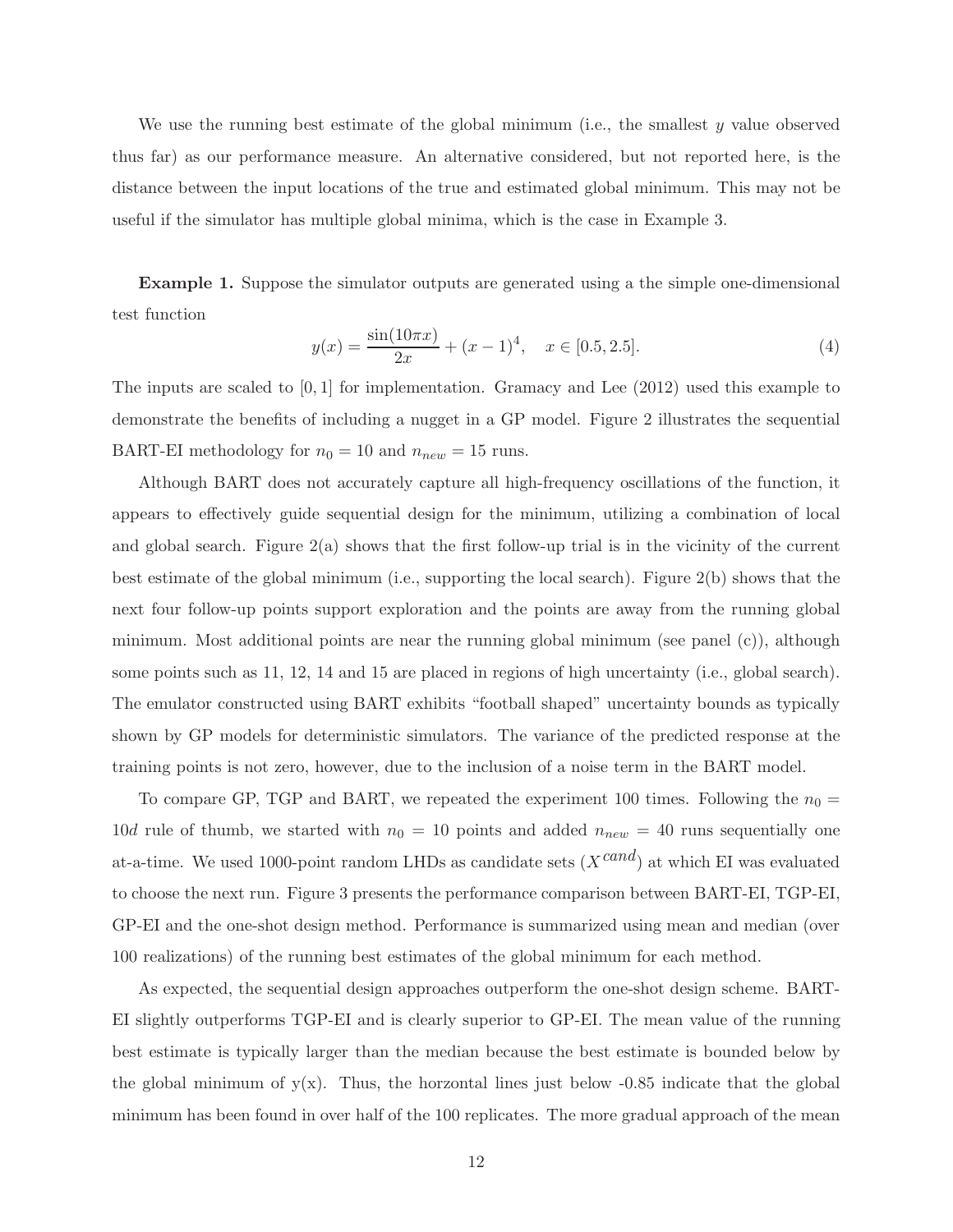

(c) BART fit after adding 10 design points

(d) BART fit after adding 15 design points

Figure 2: The BART-EI procedure for the one dimensional simulator (4). The uncertainty bounds are  $\hat{y}(x) \pm 2s(x)$  for  $0 \le x \le 1$ , and the numbers indicate the order in which follow-up design points are placed.

lines indicates that in some cases, the global optimum has not yet been found.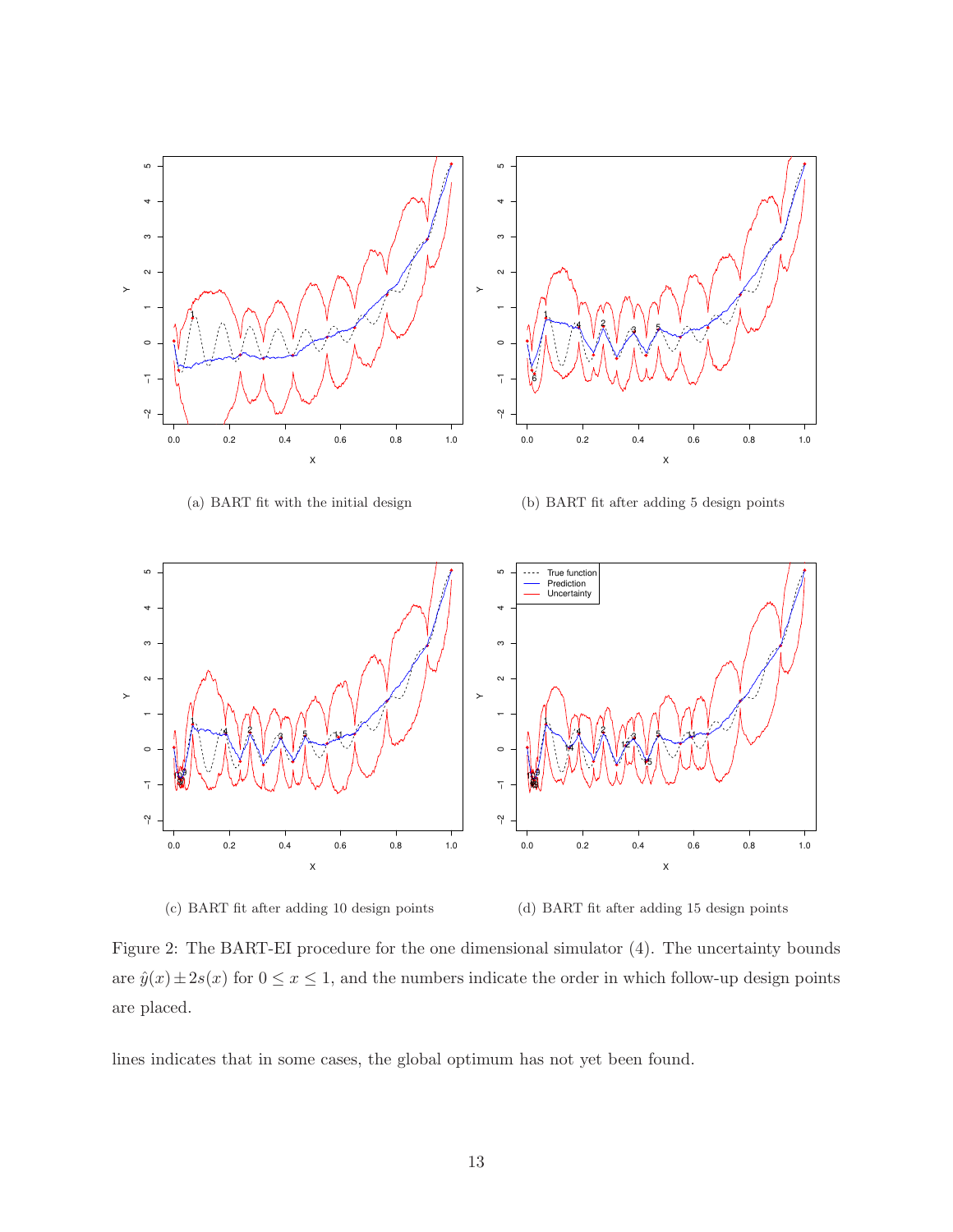

Figure 3: Comparison of the running best estimate of the global minimum using BART-EI, TGP-EI and one-shot approach for the one dimensional simulator (4), with  $n_0 = 10$  and  $n_{new} = 40$ .

Example 2. We revisit the tidal power example, where our objective is to maximize the power function (or equivalently, minimize the negative power function). Recall from Figure 1 that the negative power function is very spiky near the global minimum and there is another spike with the function value close to the global minimum. This makes the optimization problem tricky especially if the design points are not densely sampled in both the spikes. Thus, we started the sequential algorithms with a slightly larger initial design,  $n_0 = 15$ , and added  $n_{new} = 45$  follow-up points one at-a-time. The EI criterion was calculated on a 1000-point random LHD. Figure 4 summarizes the mean and median (over 100 realizations) of the running best estimates of the global minimum.

As in Example 1, the sequential design approaches outperform the naive one-shot approach. But, the performance comparison of BART-EI and TGP-EI shows interesting results. The mean curve for BART-EI is converging at a slower rate than TGP-EI or GP-EI, but in terms of median performance, BART dominates. It turns out that BART-EI can sometimes get stuck in the wrong spike if there are not enough design points in the regions of interest (see Figure 1).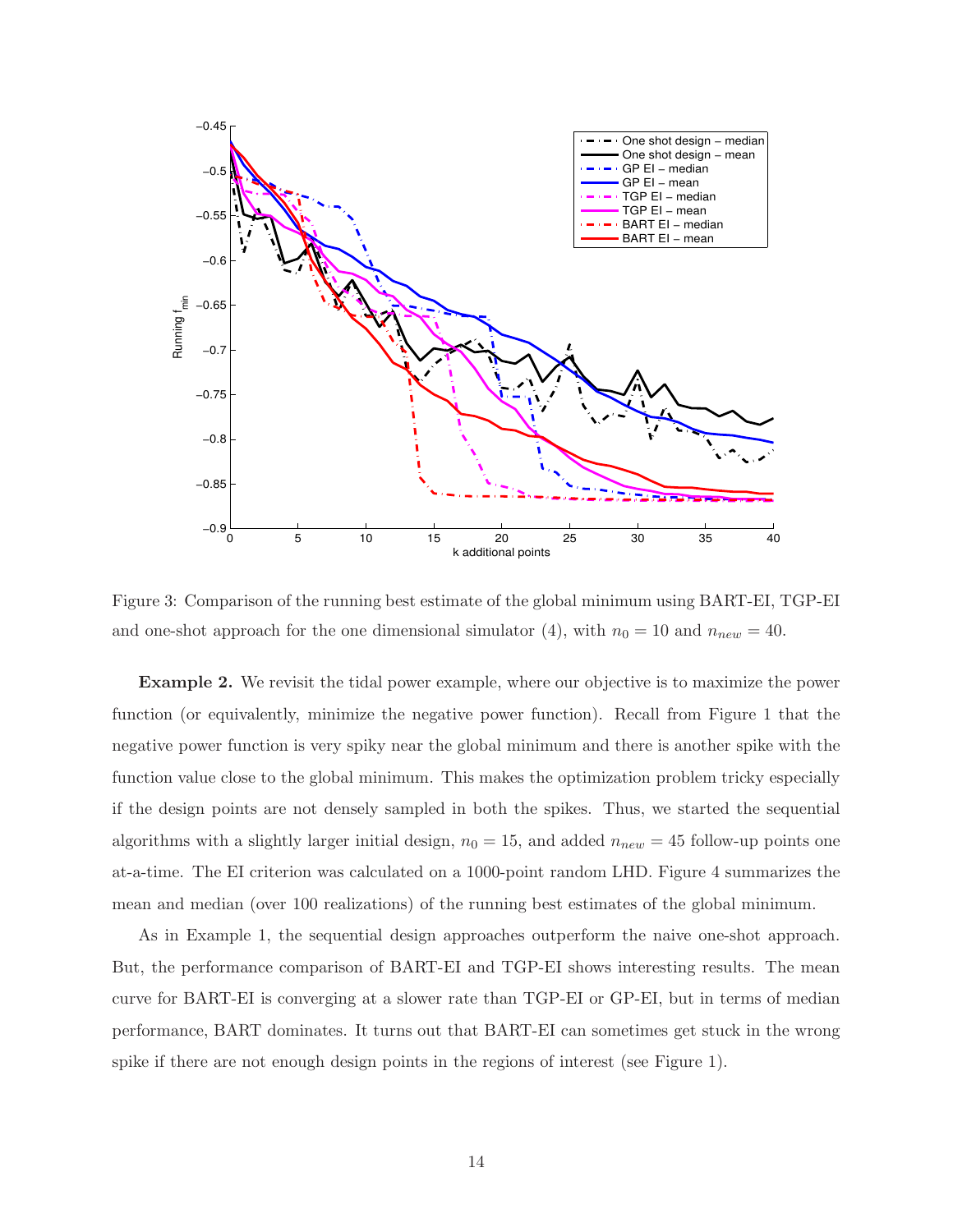

Figure 4: Comparison of the running best estimate of the global minimum using BART-EI, TGP-EI and one-shot approach for the tidal power simulator, with  $n_0 = 15$  and  $n_{new} = 45$ .

**Example 3.** Let  $x = (x_1, x_2) \in [0, 1]^2$ , and the simulator outputs be generated from a twodimensional additive function given by (Rönkkönen et al. 2008)

$$
y(x) = \frac{1}{4} \sum_{i=1}^{2} [\cos(4\pi w_i) + \alpha \cdot \cos(8\pi w_i)],
$$
\n(5)

where  $\alpha = 0.8$  and  $w_i = \sum_{j=0}^{n_i} {n_i \choose j}$  $\binom{n_i}{j} P_{i,j} (1-x_i)^{n_i-j} x_i^j$  $i_i^j$  for  $i = 1, ..., d, n_1 = n_2 = 4$  and  $P_1 =$  $(0, 0.1, 0.2, 0.5, 1), P_2 = (0, 0.5, 0.8, 0.9, 1).$  The contour plot in Figure (5) shows that the test function has 16 global minima with  $y_{min} \approx -0.478$  (shown in red diamonds).

Since the function has multiple global minima, one might suspect that the estimation of the global minimum would be relatively easier. But the local versus global search trade-off feature of the EI criterion forces the follow-up trials to jump from the neighbourhood of one global minimum to another. That is, instead of precisely estimating one global minimum, the EI criterion tries to minimize the prediction uncertainty near several global minima. Consequently, the sequential algorithms require a large number of follow-up trials to accurately estimate the global minimum.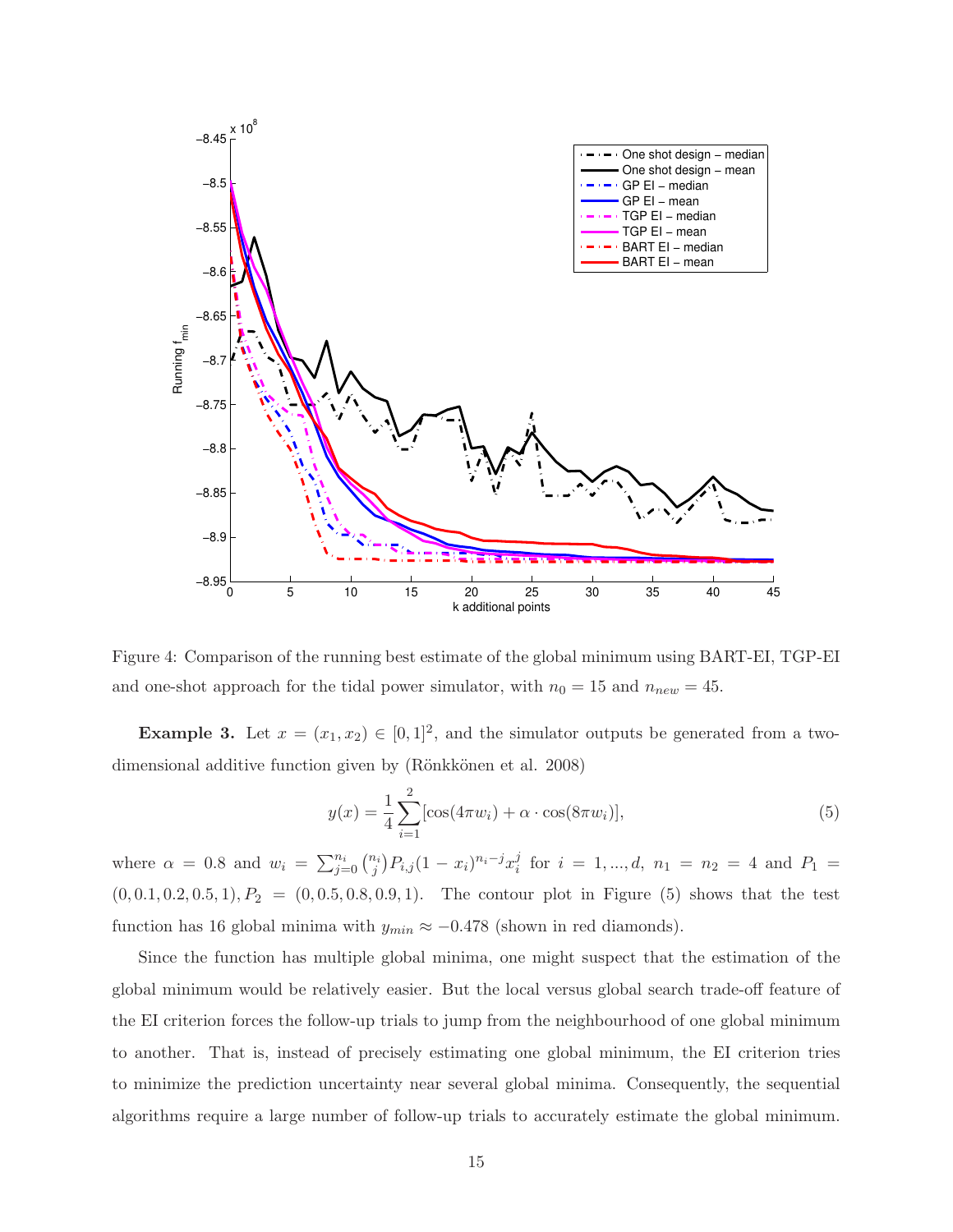

Figure 5: Contour plot of the two-dimensional test function shown in (5).

Following the  $n_0 = 10d$  rule, we started the implementation with  $n_0 = 20$  points chosen using random maximin LHD and sequentially added  $n_{new} = 40$  follow-up points using the EI criterion which was evaluated at 5000-point random LHD over  $[0,1]^2$ . Figure 6 presents the mean and median (over 100 simulations) of the running best estimate of the global minimum.

It is clear from Figure 6 that BART-EI performs significantly better than TGP-EI and GP-EI. The fact that the spikes are aligned to the axes should help both BART and TGP. TGP should benefit more from the smoothness of the response function, while BART may be better suited to identify the additive structure. The slower convergence of TGP-EI can perhaps be attributed to inconsistent prediction of TGP.

In this example a larger candidate set  $X^{cand}$  was used to evaluate EI and select the next run. Recall from Section 3 that the EI criterion is evaluated only at these cadidate points, and thus their distribution and density play a role in estimating the global minimum. With a two dimensional input space, we elected to use more candidate points.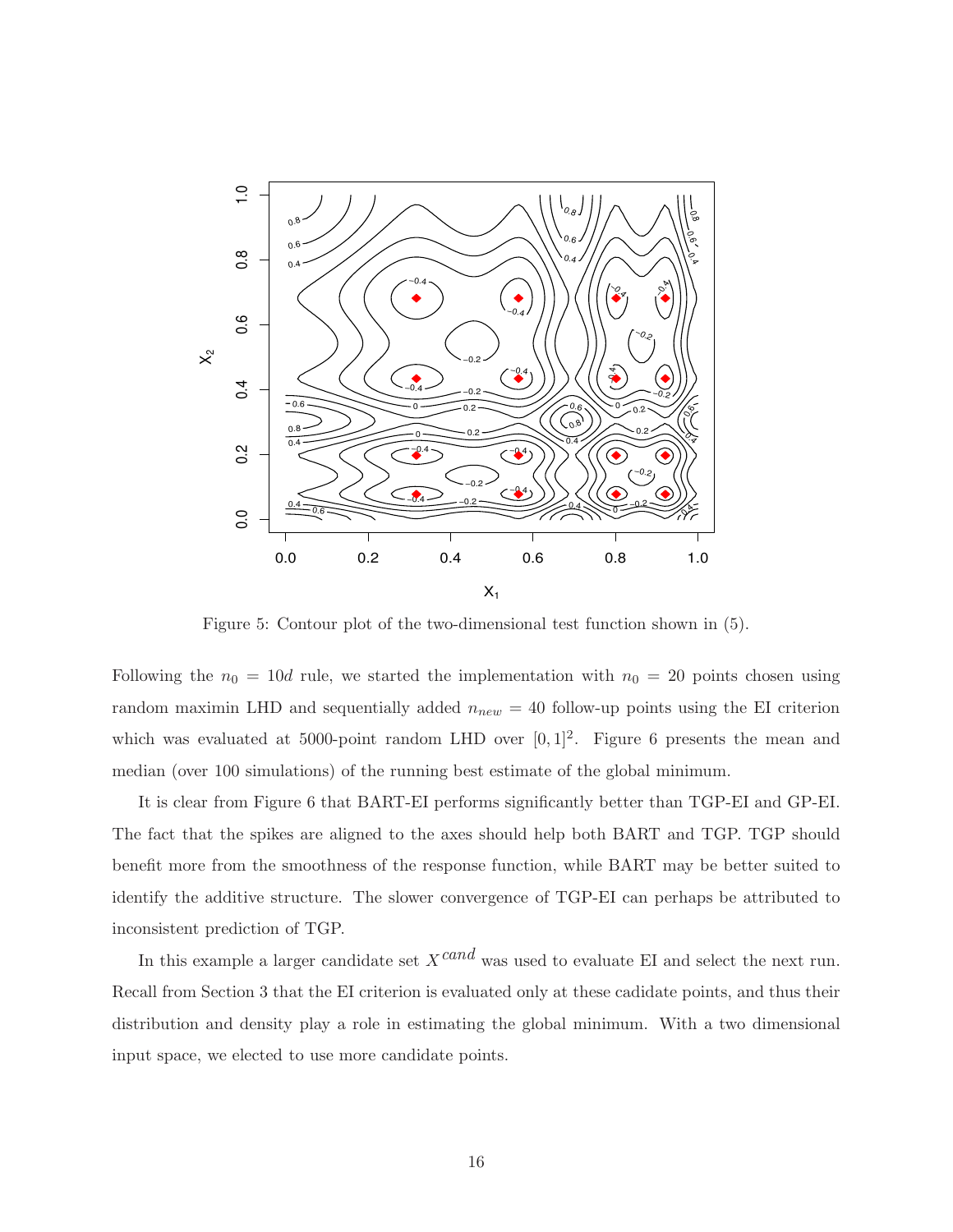

Figure 6: Comparison of the running best estimate of the global minimum using BART-EI, TGP-EI and one-shot approach for the two dimensional simulator (5), with  $n_0 = 20$  and  $n_{new} = 40$ .

Example 4. Suppose the computer simulator outputs are generated using the four-dimensional test function given by

$$
y(x) = \sum_{i=1}^{4} -\sin(x_i) - 2\exp(-30x_i^2), \quad x_i \in [-2, 2],
$$
 (6)

where the input variables,  $x = (x_1, x_2, x_3, x_4)$ , are scaled to  $[0, 1]^4$ . This test function is based on a one-dimensional function from DiMatteo, Genovese and Kass (2001), and has a unique global minimum with  $y_{min} = -8$ , but the global minimum is in a narrow spike. Figure 7 shows the one-dimensional function. The detection of this spike in the four dimensional  $[0,1]^4$  space would require at least a few design points in  $[0.4, 0.6]^4$ , that is in 0.16% of the total volume, otherwise the surrogate models can get misled by the overall shape (i.e, excluding the spike).

A space-filling LHD-based initial design would have to be very large to guarantee a few points in the spiky region  $[0.4, 0.6]^4$ . On the other hand, if we ignore this spike, the test function or simulator is relatively simple to emulate. We start the sequential procedure with only  $n_0 = 30$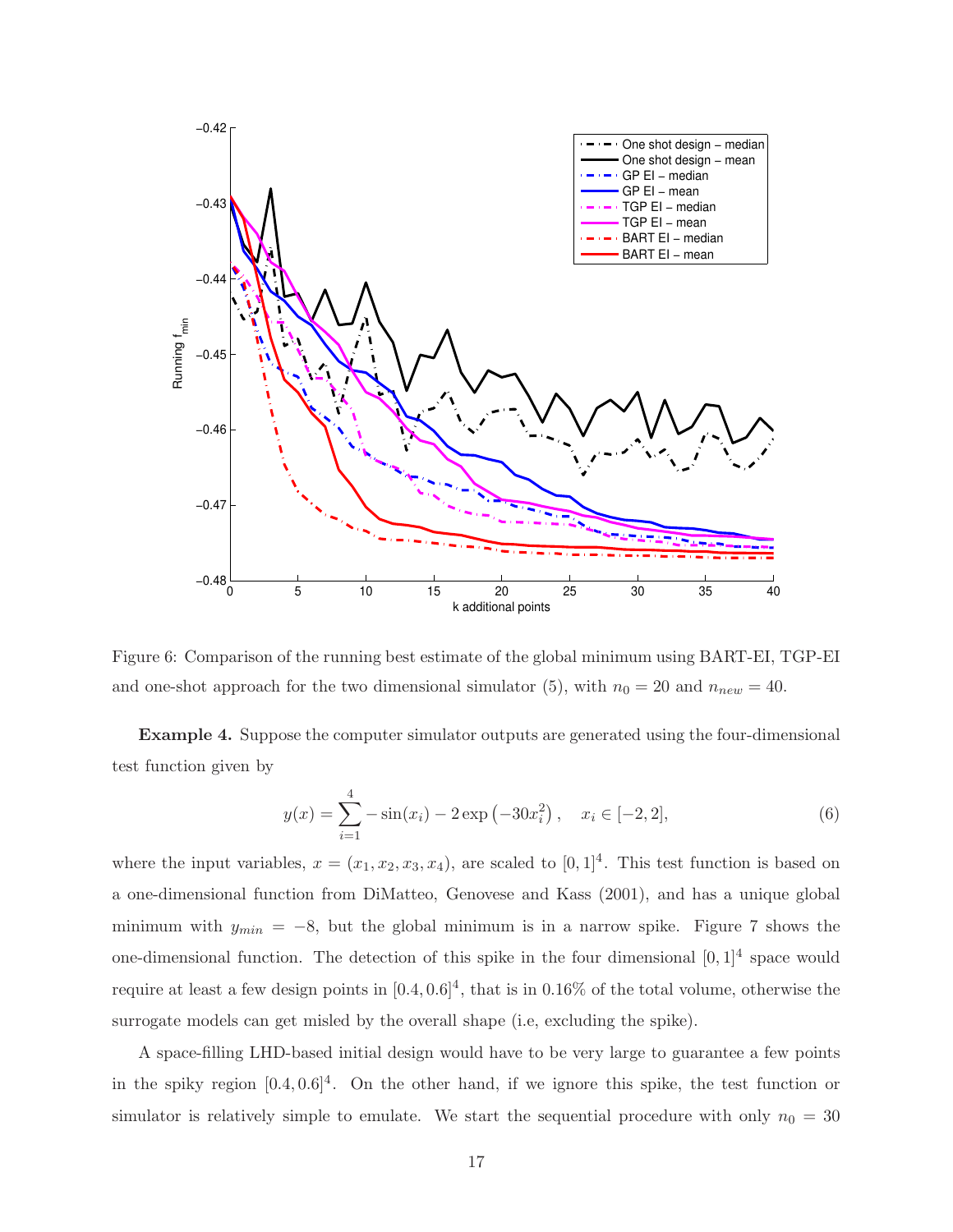

Figure 7: True one-dimensional test function used to build the simulator in (6).

points (smaller than the recommended  $n_0 = 10d$  rule) and leave the discovery of the spiky region to the follow-up runs. We sequentially added  $n_{new} = 120$  follow-up points. To ensure the evaluation of the EI criterion in the spiky region, we considered dense candidate sets X*cand* with 20,000 and 50,000 points. Figure 8 summarizes the running global minimum.

BART-EI very clearly outperforms the other methods, with the median curves indicating that the global optimum is attained or nearly attained with an additional 50 points, in over 50% of the 100 replicates. Evidently, BART is much better suited to exploit the additive structure in (6). There is a small but non-negligible benefit to evaluating EI criterion for BART with a larger (50K) candidate set.

# 5 Discussion

The various examples in Section 4 demonstrate that BART can be an effective engine for sequential design and optimization. In situations where a GP model or perhaps localized GP models are appropriate surrogates, optimization with BART is still competitive. When there are nonstationarities, abrupt changes or additive structure, we see that BART can deliver the optimum with fewer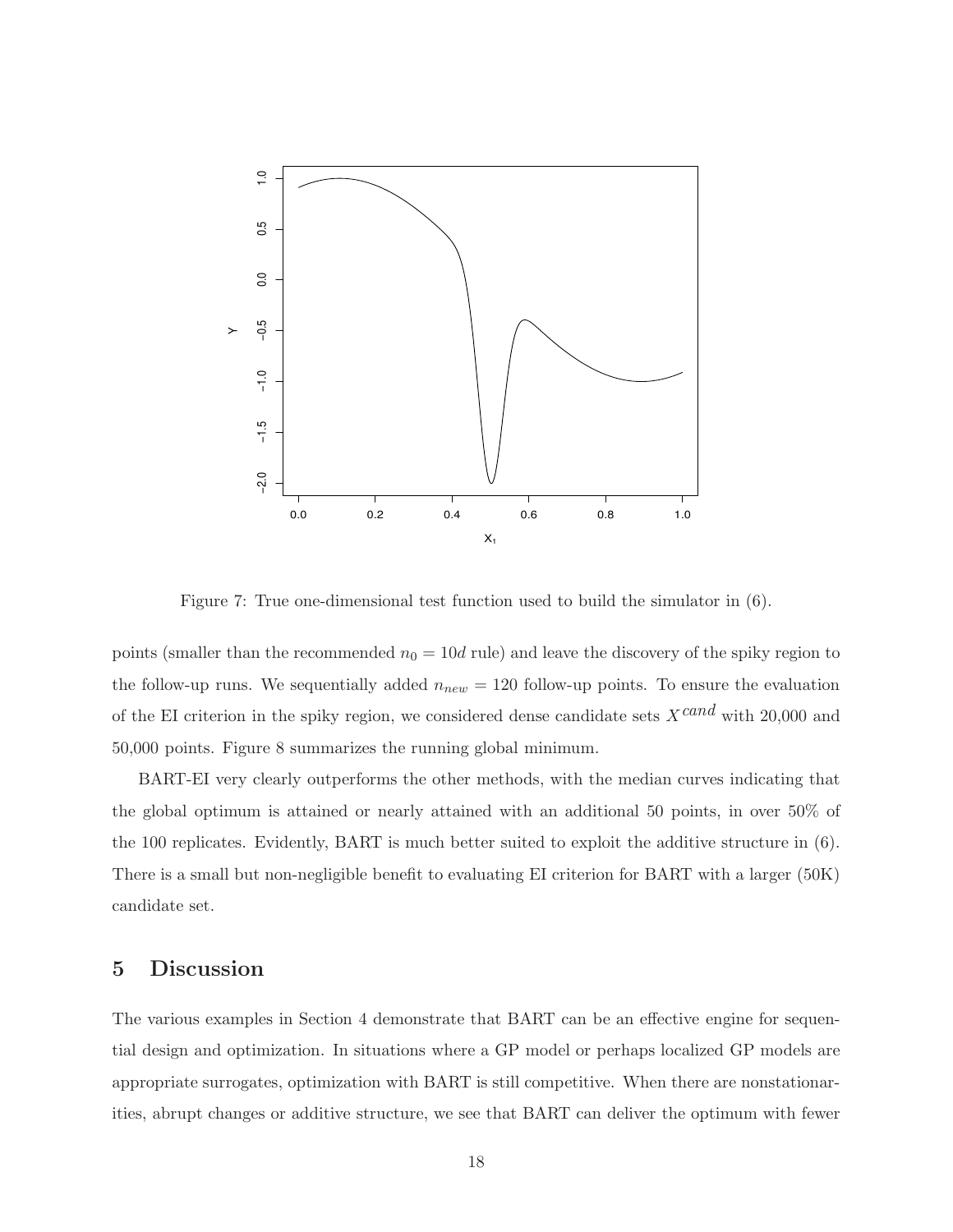

Figure 8: Comparison of the running best estimate of the global minimum using BART-EI and TGP-EI for the four dimensional simulator (6), with  $n_0 = 30$  and  $n_{new} = 120$ .

runs of the simulator.

As in any sequential design procedure, the size and configuration of points in the initial design can impact the performance of the sequential design. Jones et al. (1998) and Loeppky et al. (2009) suggest using approximately  $n_0 = 10d$  points as a reasonable rule-of-thumb for an initial design. However, the optimal choice of  $n_0$  depends on the complexity of the simulator. Certainly if a very small number of runs are used in the initial design, the algorithm based on BART (or TGP) may take longer to find the optimum. On the other hand, one may not want use a very large initial design and put several points in the unimportant regions of the input space.

The reader may notice that the BART model is not continuous, but rather piecewise constant. However, by utilizing many trees in the sum  $(m = 100$  in our examples) and also employing posterior averaging over these trees, the BART model builds a surrogate that can have many small steps, providing an effective approximation to a continuous function. In our experience, the BART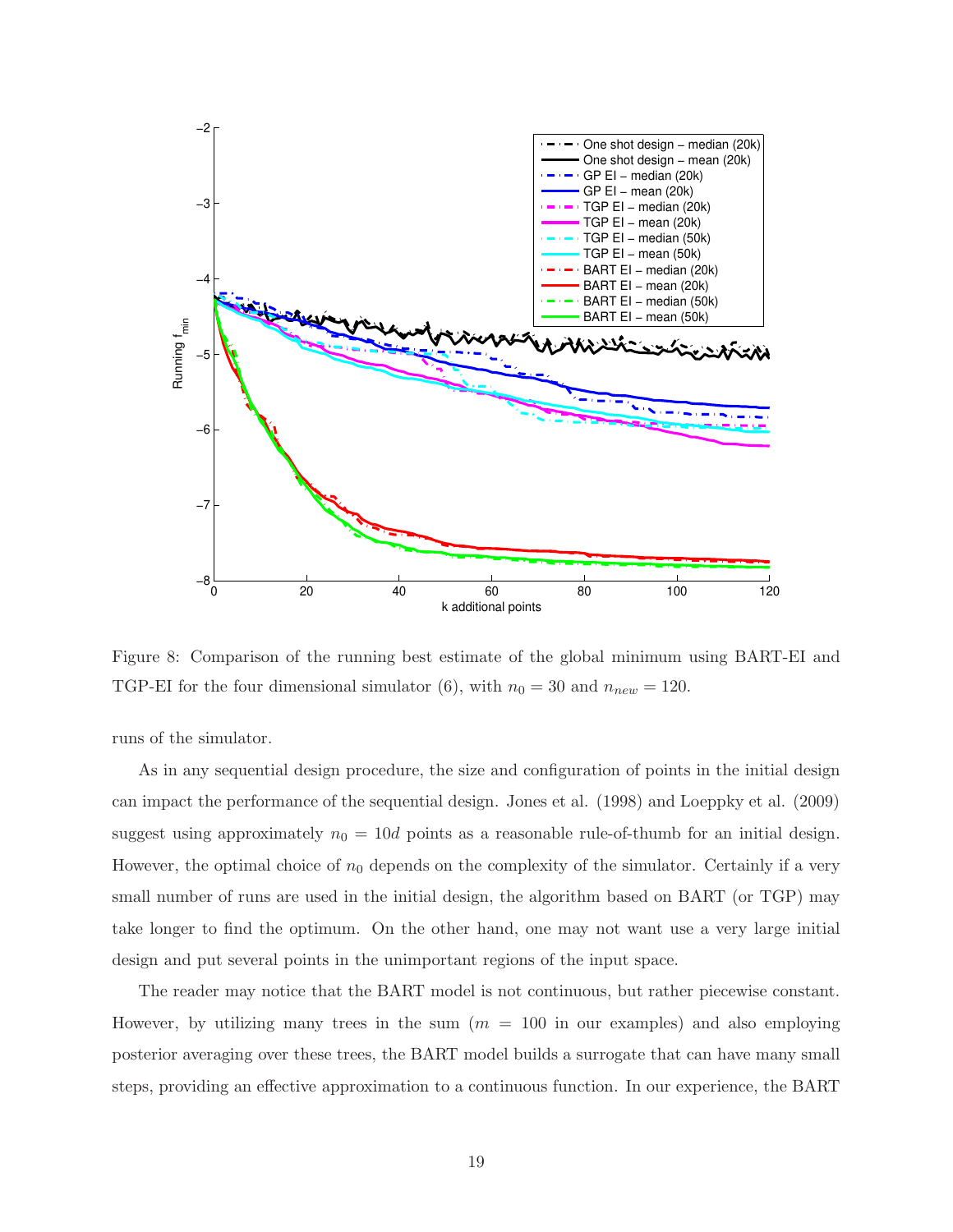model seems effective at deciding where to probe the simulator (i.e. carry out additional runs), even in situations where it may not provide as "nice" a fit as a GP model. Of course, if a smooth prediction is desired (and possibly a better extrapolation to the minimum, if there is smoothness nearby) one may train a GP or TGP model on the set of all simulator runs, once the sequential design procedure has terminated. If, on the other hand, there is a possibility of nonstationarity, abrurpt changes or even discontinuities in the response function, then BART seems more likely to be an effective engine for sequential design and optimization.

As observed in Section 3, to evaluate EI (3), we must specify (or design) a candidate set of points at which to generate predictions from the BART model. Since this set can be large (e.g., 20,000 to 50,000 in the 4-dimensional example), we used a random LHD. A maximin LHD (or other space-filling design) with thousands of points could be computationally challenging to identify.

Also related to the evaluation of EI, for the sake of comparison we used a "batch predict" approach to both BART and TGP. The current implementation of BART is not equipped with a "predict" function than allows predictions for new inputs. Instead the predictions are generated during the MCMC estimation of the model. To make comparisons with TGP, we thus used the same "batch predict" strategy. We are currently exploring alternate ways to evaluate EI and find the most promising points to add during the sequential design.

#### ACKNOWLEDGMENTS

We thank Richard Karsten for providing the tidal power model. The work of Wang was supported by Acadia Honours Student Research Award, and the work of Chipman and Ranjan were supported by Discovery grants from the Natural Sciences and Engineering Research Council of Canada. Computing resources were provided by the Acadia Centre for Mathematical Modelling and Computation.

#### REFERENCES

- Carnell, R. (2009), "lhs: Latin Hypercube Samples", R package version 0.5.
- Chipman, H.A., George, E.I., and McCulloch, R.E. (2010), "BART: Bayesian Additive Regression Trees", *Annals of Applied Statistics*, 4, 266–298.
- DIMATTEO, I. GENOVESE, C.R. and KASS, R.E. (2001), "Bayesian curve fitting with free-knot splines", *Biometrika*, 88:1055–1071.